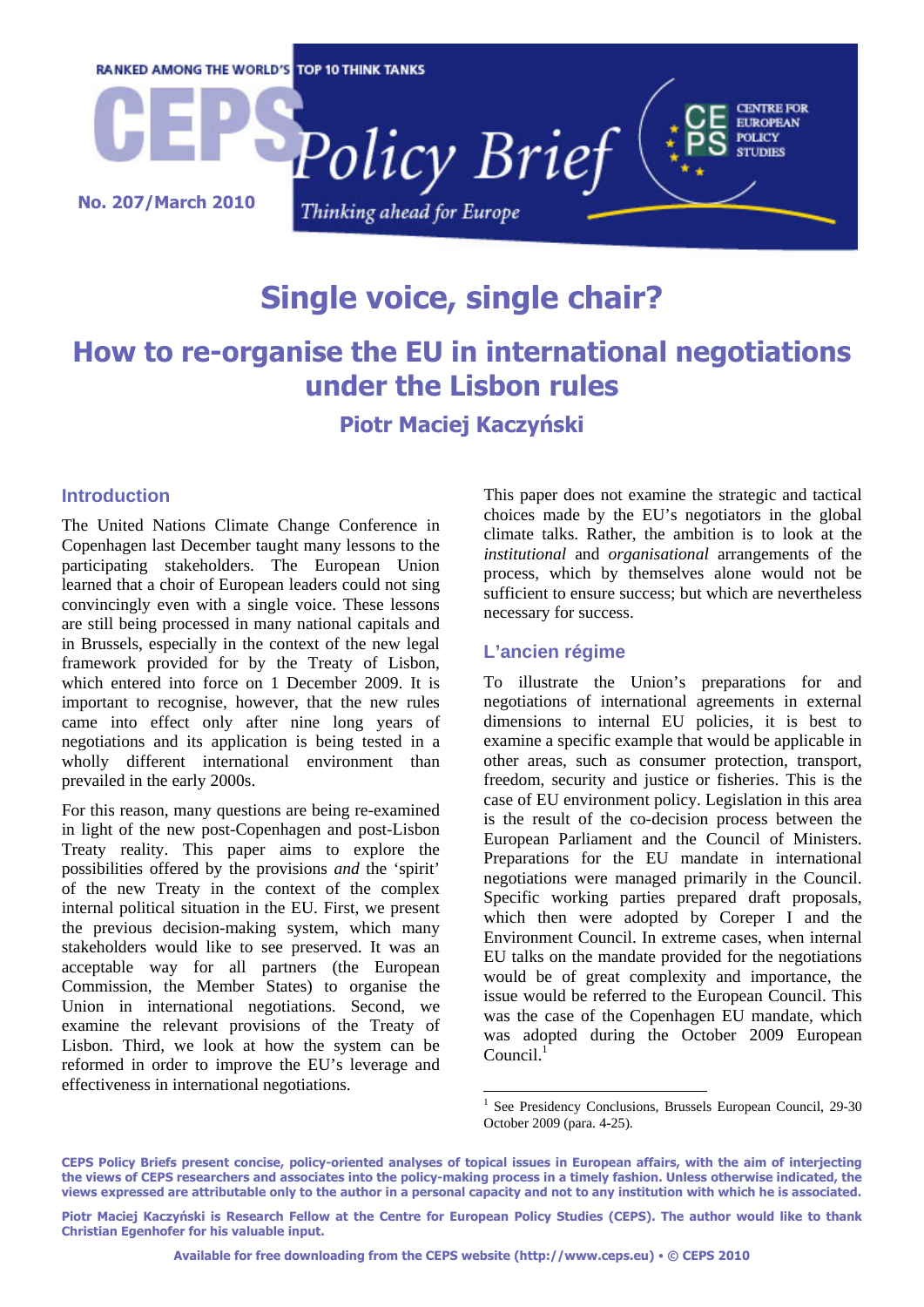The EU-led negotiations themselves were managed by the EU Troika, which was composed of the EU rotating Presidency (in December 2009: Sweden), the incoming EU rotating Presidency (Spain), and the European Commission. The Troika was also assisted by the staff of the General Secretariat of the Council of the European Union.

A defining feature of the pre-Lisbon system was the fact, in addition to the official EU representation, individual EU stakeholders were still full participants in the negotiations as UN members. As a result, even in the absence of a cacophony of voices (single voice), there was still a problem with a multiplication of political representations, which had the effect of undermining of the official EU negotiators' position.

Agreeing on and preserving the single voice was never easy. When 27 diverse states agreed on a joint position, a certain degree of inflexibility was built into that very position. Limited trust among European leaders only contributed to the design of a negotiations mandate that included not only the objectives of the negotiations, but also a long list of restrictions on how they could be achieved. The same limited trust increased the inflexibility of the EU position. Any radical shift in negotiations would necessitate another informal gathering of European leaders who would ad hoc decide to change the EU joint position. In the meantime, other stakeholders could wait for the EU to agree… or not and pursue the process without the Europeans.

Multilateral international negotiations are managed at many levels simultaneously. The EU lacked a comprehensive set of instruments enabling it to manage those negotiations effectively. Each of the rotating presidencies relied on its national web of diplomatic missions and the Commission, on its network of delegations to third countries. In the UN climate change process, extra resources were also necessary. Hence some Member States' diplomats participated in activities aimed at building coalitions during the negotiations.

As a result, the system became quite complex; duplication of effort and shortcomings became unavoidable. For example, the EU negotiations with third parties became vulnerable to the dedication of national diplomats, many of whom had very little EU professional experience. Those activities were not centralised with the consequence that some EU Member States were reluctant to share with fellow EU states, including the Presidency, information gained through bilateral talks with third countries.

The system contained some positive characteristics, the most important ones deriving from the diversity of EU Member States and their diplomatic cultures. Certain EU Member States possess excellent knowledge about third states (in terms of understanding their culture of negotiations), as a result of their former colonial possessions or through linguistic or religious proximity. Proper application of these unique skills could facilitate a solution favourable to the EU in the wider international context.

## **The Lisbon Changes**

Article 47 TEU states: "The European Union shall have legal personality." This basic provision allows the Union to be represented in international negotiations. Before December 2009, there was a double explanation for the existence of Troikas. First, only the European Community had a legal international status and the Common Foreign and Security Policy was conducted outside of the legally binding framework. Hence the European Commission could not represent the foreign policy aspects of the international negotiations; this could be done only through the political representation of the Member States. Since 1 December 2009, this dualism of what the "Union" is has been removed as the European Union has a full legal personality.

The second explanation of Troikas is based on the fact that in most international negotiations the competence of the Union (legally, the Community) was shared between the Union (Community) and the individual Member States. Hence both sides of the system (the Commission, Member States) needed to be present at the table since all of them executed a shared competence. This issue has not changed in the context of climate change policy, which under the Lisbon Treaty remains a shared competence between the Union (now with a legal personality) and the members of the EU.

Nevertheless, the reasons for the Troika's existence can be challenged by the new institutional system introduced by the Lisbon Treaty. At the European Council level, the rotating presidency has been replaced by the permanent President; in foreign affairs at the Council of Ministers level, the rotating presidency has been replaced by the High Representative for Foreign and Security Policy. In matters of external representation, the treaties are now more explicit than before. The Commission "…shall ensure the Union's external representation (…)" with the exception of Common Foreign and Security Policy matters (here, this role lies with the High Representative). $^{2}$  It could mean that whenever the EU is to be represented it can be done only by the European Commission, High Representative or President of the European Council. No specific role for the rotating presidency is envisaged.

Henceforth, the external representation of the EU in international negotiations poses two fundamental

<sup>&</sup>lt;sup>2</sup> Article 17 TEU.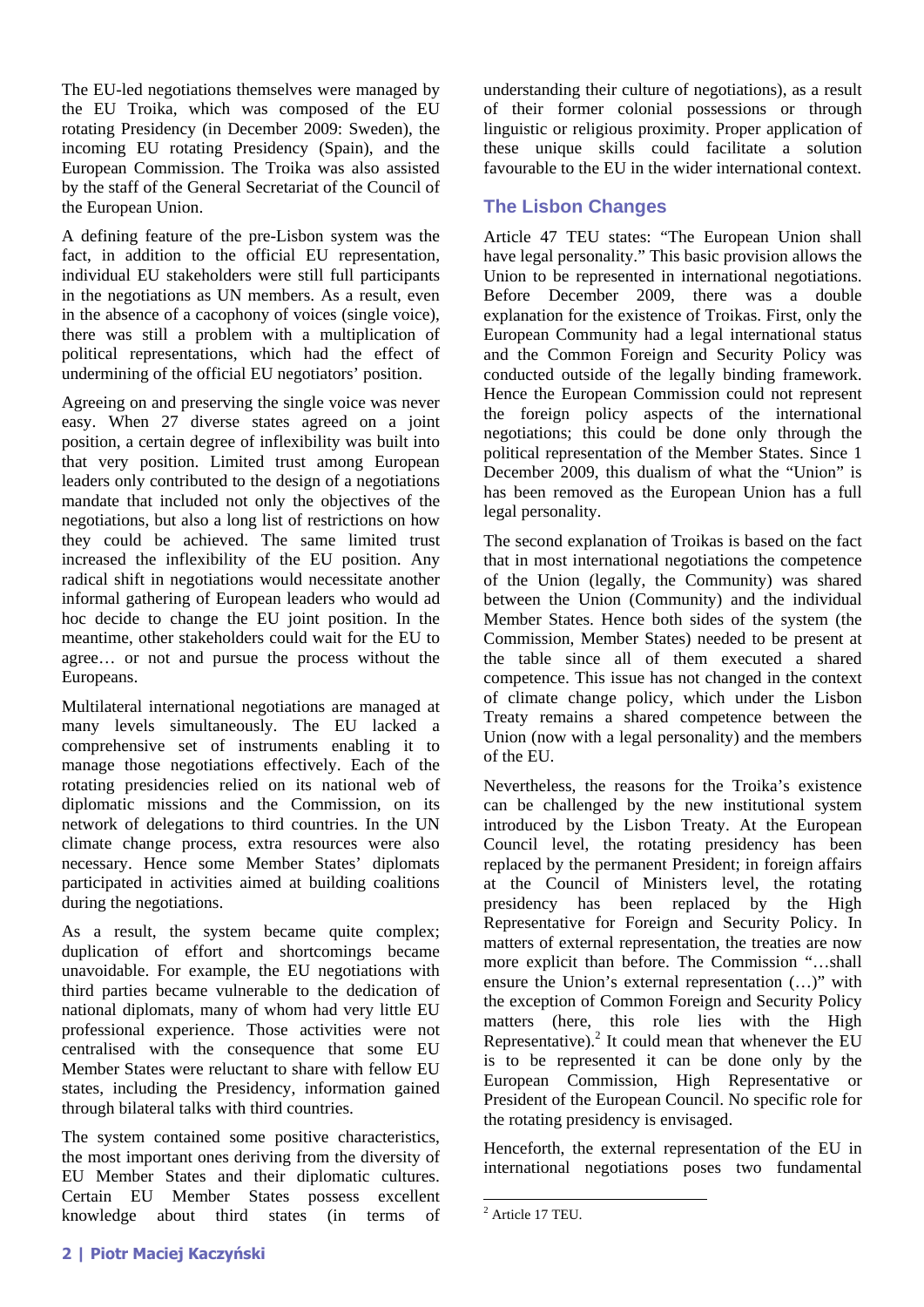questions: can and should the Troika remain? And if so, what is its composition and who should lead the way within it?

The provisions on how the Union negotiates international agreements have also been changed.<sup>3</sup> In the case of non-foreign and security policy negotiations, the treaty provides for a procedure, that the Commission starts by sending a recommendation to the Council to open the talks. The Council then takes a formal decision to start the process and nominates a negotiator or the negotiating team's head. The negotiations are carried out by the team (or a single person), but the Council can give directions to the negotiators and appoint a special committee, whose advice must be heeded by the Union's negotiators. For the Council to conclude the agreement upon the negotiator(s) proposal, it needs to obtain the European Parliament's consent (i.e. in climate negotiations) or opinion. The legislature also needs to be kept up to date on progress during the entire process. With few exceptions (i.e. association agreements), the Council takes the final decision by qualified majority vote. The European Court of Justice keeps an oversight over any agreement's compatibility with the Treaties.

The new elements are the following:

- The negotiations are carried out by the negotiator or negotiating team, and not necessarily by the Commission.
- The European Parliament's right to consent to agreements has been significantly enlarged.
- The application of the majority vote in the Council has been widened.

The new Treaty also creates the European External Action Service, $4$  which should become the primary instrument for the Union negotiators to lead simultaneous bilateral negotiations with third partners. The way the national EU diplomacies are coordinated (previously by the rotating Presidency) would be determined by the High Representative.<sup>5</sup>

#### **Political Reality Check**

There are at least three different types of representation in external policies of the Union: 1) policies in which the Union has exclusive competence (e.g. trade), 2) external dimensions of internal Union policies and 3) the Common Foreign and Security Policy. The demarcation between the external dimension of an internal Union policy, on the one hand, and the foreign and security policy, on the other hand, however, is not always clear. For example, the climate change negotiations within the UN could (and for many reasons, should) also be regarded as a foreign policy, where the representation and guiding rules of this policy could apply. An element of this approach could already be discerned in the letter to the Heads of State or Government by President of the European Council Herman Van Rompuy concerning the Informal meeting of 11 February 2010: the President indicated the need to "talk about the lessons to be drawn from Copenhagen for our relations with strategic partners".<sup>6</sup>

Apart from the question of what kind of policy is being negotiated in the climate talks, there is also the issue of expectations of various stakeholders: the European Commission, the Member States and the new institutional actor – the European Parliament. The initial reaction in the national capitals in this respect was to agree to changes that are necessary, but not to move much further. Some states were also worried that taking a decision by a majority vote rather than by a consensus would limit their negotiating position within the Union.

On the European Commission side, the following questions need to be addressed:

- Is the Commission ready to take the lead in seeing that the EU's negotiators' mandate is broader than it has been in the past?
- Is the Commission willing to propose becoming the Union's sole negotiator (i.e. without the rotating Presidency and incoming Presidency)?
- If not, is the Commission willing to take the lead within the Troika in the negotiations (i.e. a shift from the rotating Presidency)?
- Who would be the Commission's representative in the process?
- If the Commission's representative would not be the High Representative, but a different Commissioner – what kind of relationship would there be between this Commissioner and the new External Action Service?

In principle, the Commission seeks to increase its role in negotiating all international agreements. Wherever and whenever it is possible to agree with the Member States for the Commission to be the only EU negotiator (without the Member States represented by the rotating Presidency), this most likely is going to be the Commission's objective.<sup>7</sup> Among the arguments

1

<sup>&</sup>lt;sup>3</sup> Article 218 TFEU.

<sup>4</sup> Art. 27 (3) TEU.

 $<sup>5</sup>$  Art. 34 (1) TEU.</sup>

<sup>6</sup> Invitation letter by Herman Van Rompuy, President of the European Council, for the Informal meeting of Heads of State or Government, Brussels, 8 February 2010, PCE 25/10

 $\frac{7}{7}$  For example, in the ongoing mercury negotiations, the Commission would like to be the sole EU representative despite the fact there are elements of shared competence in the negotiating mandate (environment dossier). At the time of writing, no agreement has been reached in the Council on the EU's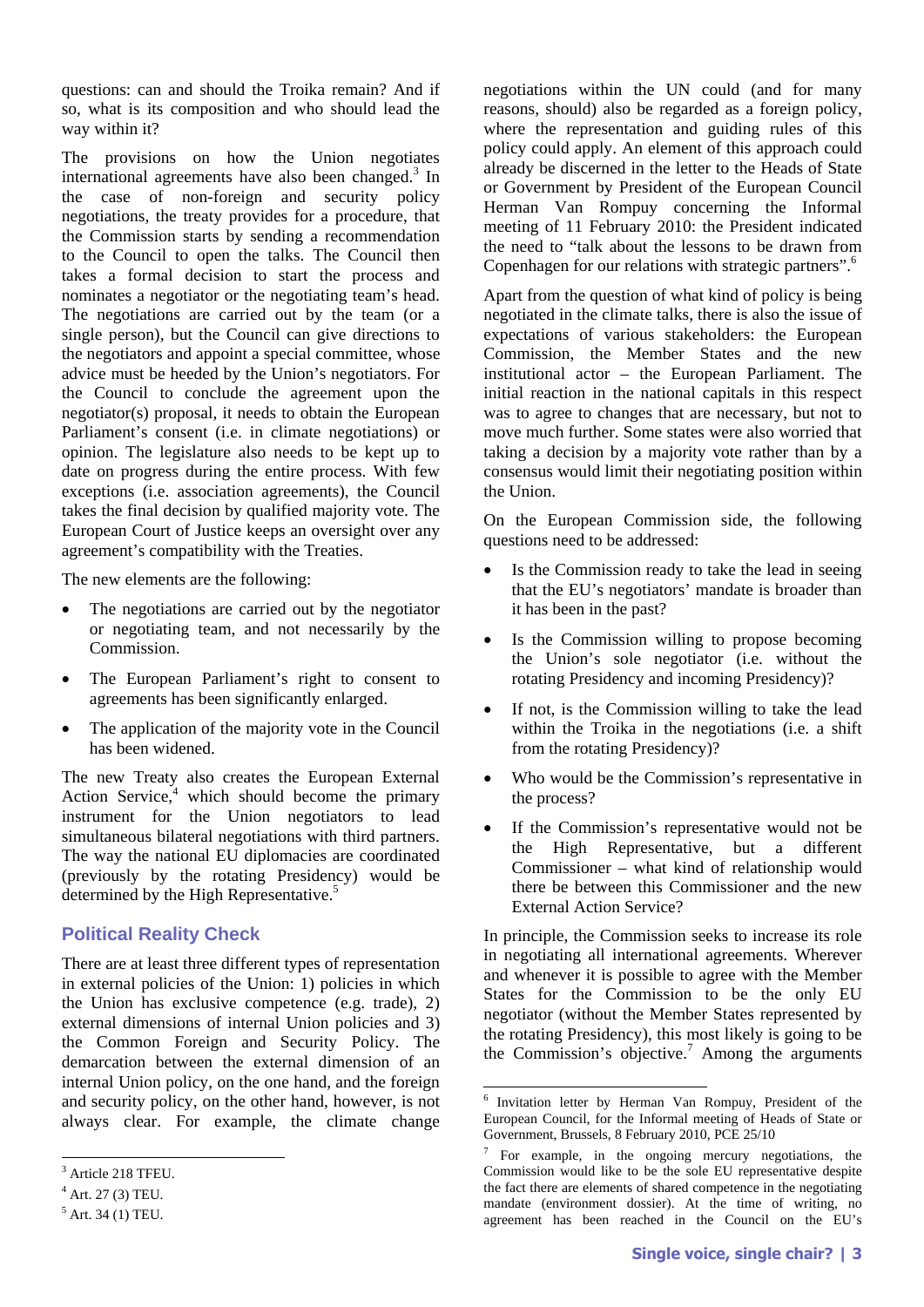(beyond the Treaties) the Commission can advance for such a move are the benefits of a single representation (i.e. efficiency). However, the obvious cost in those cases is usually a tighter negotiating mandate.

In cases where a unified representation in international negotiations is unacceptable for Member States, the Troikas shall remain, as already demonstrated in the UNFCCC process.<sup>8</sup> Within the Troika, however, the Commission aspires to play the role of leader: "A stronger role for the Commission will help ensure that the EU speaks with one voice".<sup>9</sup>

In 2009, the Commission's representative in the climate talks was the Environment Commissioner Stavros Dimas, but within the new College (in office since February 2010) there is a new Commissioner for Climate Action. Her mandate is to play

> ...a central role in continuing EU leadership in fighting climate change and leading our [EU's] negotiations on climate as well as helping the EU to deal with the consequences of climate change...<sup>10</sup>

Therefore if the responsibility now resides with the Commissioner on Climate Action, Connie Hedegaard, who is to have a central role for all the Union's actions, there is a natural expectation on the part of the External Action Service to be at her disposal.

There are, however, two points that may make the Commission's plan for action difficult. First, there is a potential reluctance among Member States to allow the Commission to play the central role in leading the Union's efforts in climate negotiations (also in terms of physical presence in Cancun in November/December 2010). There might even be attempts to undermine Commissioner Hedegaard's internal leadership in the process. A second problematic issue relates to the negotiators' mandate. At the end of the day in Cancun, the Union may find itself in similar situation to that experienced in Copenhagen: the mandate given to the Union's representatives might be too tight and might require the presence of additional EU leaders on the spot. In

2014/hedegaard/about/mandate/hedegaard\_climate\_en.pdf).

the meantime, other global stakeholders might decide not to wait for the Europeans…

There is also a new internal EU stakeholder, the European Parliament. Members of the legislature are very interested in the UN climate process and will have a say in accepting any final accord. The parliamentarians have shown the ambition to enlarge their collective influence beyond the Treaty's provisions. For example, in the context of international negotiations, they would like to have a say in the negotiators' mandate. Additionally, the Commission envisages a role for the EP to "engage fully with parliamentarians from key partner countries."<sup>11</sup>

#### **Two Options**

There seems to be an expectation that the new Treaty of Lisbon can ensure greater efficiency of the Union's actions and provide for increased leverage in international negotiations. For this to happen, however, two issues need to be examined. First is the question of the flexibility of the mandate of the EU negotiators. Second is the issue of EU representation at the next UN meetings.

The international climate negotiations remain a shared competence where there are roles to be played by the European Union and its Member States. It is important to remember that the latter have every right to participate in the UN process as UN members. Their activities at the global level, however, cannot be managed independently of the EU policy. The Union and its Member States need to cooperate closely "both in the process of negotiation and conclusion and in the fulfilment of the obligations entered into".<sup>12</sup>

There can be various arrangements for organising that cooperation. In this regard, there are two main options on how to proceed with the organisation of the EU's international negotiations on climate matters.

The first option is based on the logic of adapting the old system to the new rules by introducing only those changes that are unavoidable. The Treaty can be interpreted in a way that allows for a narrow adaptation as if there were no major changes. Therefore there would remain:

- Division of competences and labour between the Commission and the Member States; and
- Representation of the Member States provided by the rotating Presidency of the Council.

1

representation. For more on the global mercury negotiations, see http://www.worldwatch.org/node/6024.

<sup>8</sup> In an interview, a stakeholder indicated that the Commission proposed to keep the joint system of representation (Commission and Member States) in the UN climate negotiations, but the decision had not been taken at the time of writing.

<sup>&</sup>lt;sup>9</sup> Communication from the Commission, "International climate policy post-Copenhagen: Acting now to reinvigorate global action on climate change", COM 2010 (86) final, Brussels, 9 March 2010, p. 5.

<sup>10</sup> Commissioner Connie Hedegaard's mandate provided by President Barroso on 27 November 2009 (http://ec.europa.eu/commission\_2010-

 $11$ Communication from the Commission, "International climate policy post-Copenhagen: Acting now to reinvigorate global action on climate change", COM2010 (86) final, Brussels, 9 March 2010, p. 5.

<sup>&</sup>lt;sup>12</sup> See Opinion 2/91 of 19 March 1993 of the European Court of Justice, para. 36.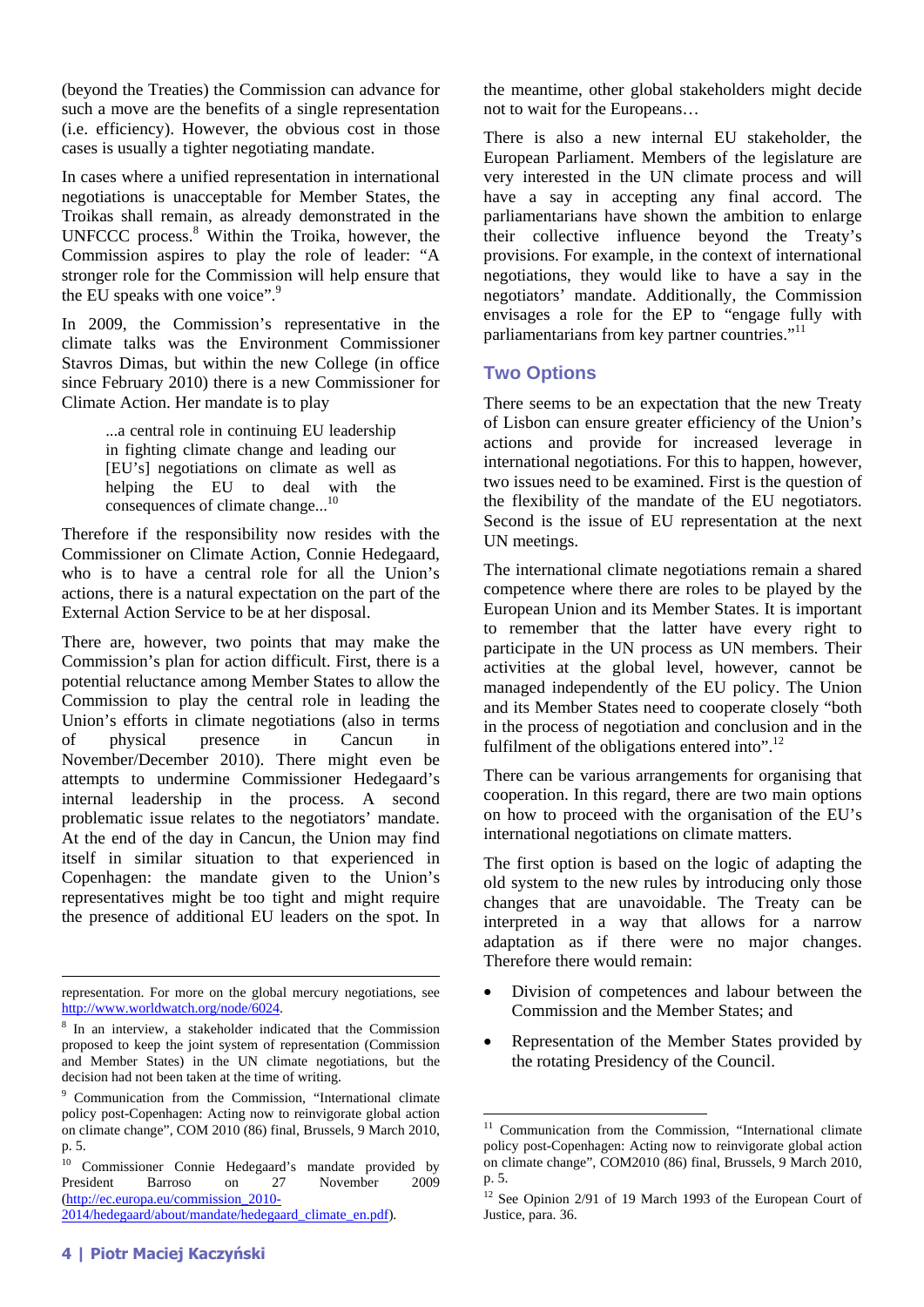This new system – favoured by some Member States – needs to be confronted with the latest political events. The single most important political development in this regard is the appearance of the Climate Action Commissioner in the European Commission, who would have the European External Action Service at her disposal to lead the process forward. Would the Member States provide Ms. Hedegaard with a limited mandate? Probably they would. Would they also challenge her leadership in the process? The answer to this question remains open.

As for the representation at the next UN meetings, the composition of the Troika would not change, but the role of the European Commission should become central in the process. It would, however, be advisable to limit the EU's representation. For example, there could be a joint Commission-rotating Presidency duo managing the negotiations on behalf of the European Union. Representation would therefore be limited to two actors and the incoming EU rotating Presidency would not be incorporated into the process. Within the duo the Commission would take the lead. This would limit the confusion experienced by many third parties' representatives and could allow for enhanced efficiency and possibly yield even greater leverage.

There would emerge, however, new problems of instability and discontinuity in the system by not having the incoming rotating presidencies engaged in the process. These can be addressed by delegating the negotiations of various international agreements to one Presidency over a period longer than six months (even an 18-month collaboration between trio-presidencies $13$ could be envisaged). This is already a standard procedure in other policies, e.g. states with no sea access often delegate management of international agreements in fisheries to other presidencies (incoming or outgoing).

At the summit level, the representation of the Union would still be provided by a set of EU and EU Member State leaders. It is important to remember that all EU Member States are UN members and have every right to be present if they wish to be there. More importantly, however, should the negotiations go beyond the given mandate, the presence of EU leaders on the spot can be extremely useful. The change in climate negotiations since Copenhagen in December 2009 should be that EU Member State leaders are not engaged at all in the negotiations and their role is primarily ceremonial; they would be present in case ad-hoc internal EU consultations were necessary. There would be no role for the German Chancellor, the

1

British Prime Minister or the French President – or any other EU Member State leader – to discuss with third partners. This self-limitation on the side of the EU's most prominent politicians could be a price worth paying. In exchange, the leverage of EU representation – provided at this level by Presidents Barroso and Van Rompuy (as a head of the European Council; hence a representative of 27 heads of state or government) – should increase. President Barroso would represent the Union in the negotiations at the highest level; President Van Rompuy's responsibility would be to consult with the Member States whenever necessary.

Under such an arrangement, both the efficiency and leverage of the Union are increased. It might not be enough to guarantee a final global agreement, but it might be sufficient to ensure that the EU has a say in the process at *each* stage of the negotiations.

The second option is to structure the EU's representation in climate affairs in a manner as similar as possible to that adopted in commercial negotiations. Trade is an exclusive EU competence – climate change is not. The EU-27 as a bloc is the world's largest trade actor; it does not rank among the world's largest emitters of greenhouse gases. Clearly, there are major differences in the EU position in trade talks and in climate negotiations. At the same time, in trade talks the leverage and effectiveness of the EU are much greater than in any other sectoral policy of the EU. Not only is no agreement possible without the Union supporting it, but there is virtually no way to sideline the EU in the process. Therefore, we must ask whether there are lesson to draw from the trade negotiations that could be applicable in the climate talks.

If the logic of the Union's climate negotiations was not bottom up (consensus among 27 taken to the global level), but rather top down (objective- and resultsoriented), the post-Lisbon representation of the Union in the process *could* also look like this:

- A **broad** mandate provided for the Union's negotiator (Climate Action Commissioner) by the Council;
- Negotiations led by the negotiator under the control of the Council (through the special committee) and the Parliament (reporting);
- Negotiations with third countries managed **exclusively** through the External Action Service under the supervision of the Climate Action Commissioner;
- Representation at the highest level provided by the Commission President (as a non-CFSP and non-European Council issue) and no EU Member State leaders present (with the European Council President consulted by phone if necessary);

<sup>&</sup>lt;sup>13</sup> Trio-presidencies of the Council of Ministers are three consecutive rotating presidencies with a joint programme of action, i.e. between January 2010 and June 2011 the triopresidency is composed of Spain (Jan-Jun 2010), Belgium (Jul-Dec 2010) and Hungary (Jan-Jul 2011).